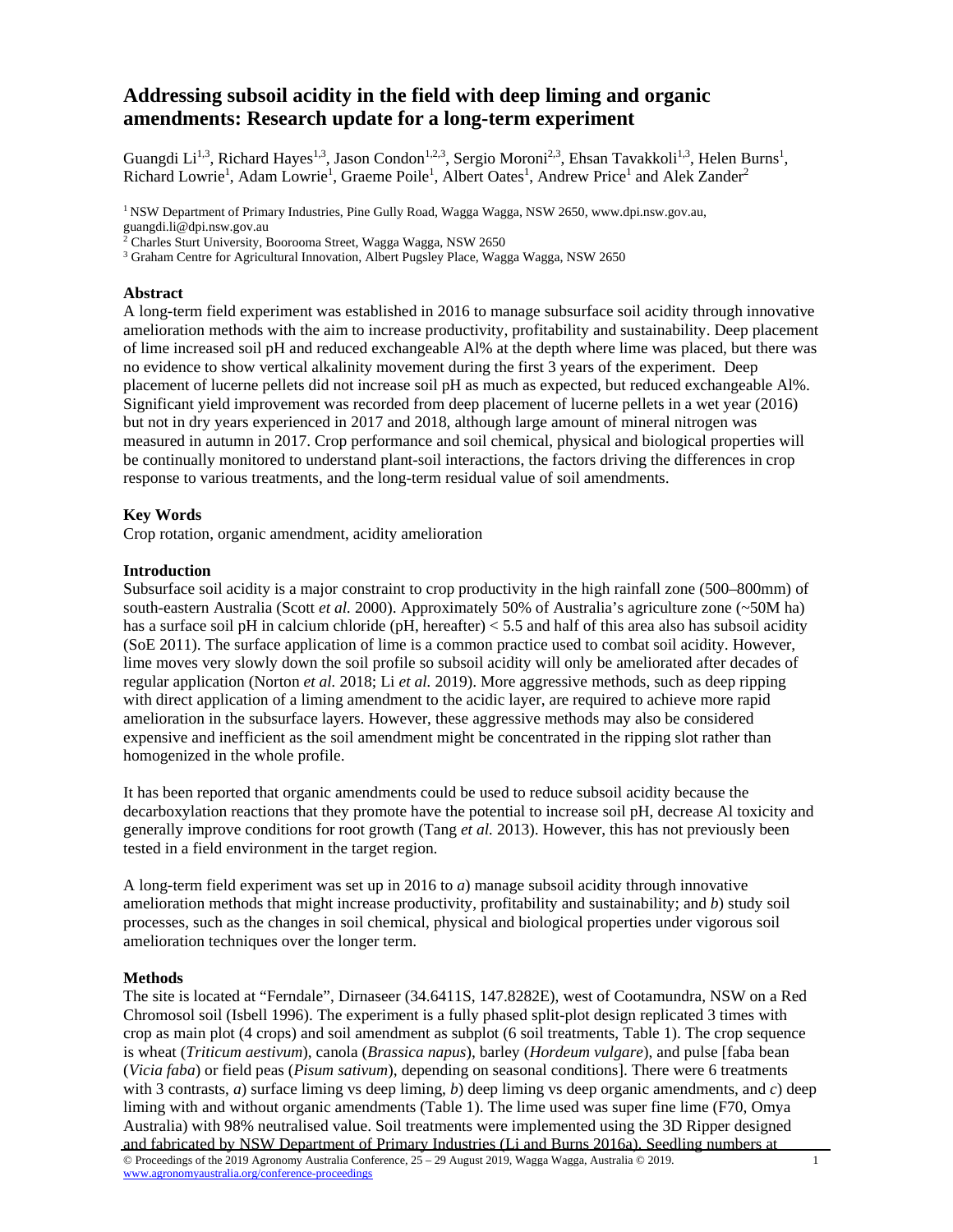establishment, crop DM at anthesis and harvest, grain yield and quality were measured annually. Soil samples were taken using small soil cores (25mm in diameter) at 0-60cm (12 cores per plot) and large cores (44mm in diameter) at 60-100cm (2 cores per plot), bulked at 10cm increments from 0-40cm, and 20cm increments from 60-100cm for each plot. Deep soil cores were only taken at the start of crop cycle at years 1, 5, 9 (See experimental design in Li and Burns 2016b).

| Treatment         | Depth    | Target | Lime rate | LP rate                  | Treatment description                    |
|-------------------|----------|--------|-----------|--------------------------|------------------------------------------|
|                   | (cm)     | $pH^a$ | (t/ha)    | (t/ha)                   |                                          |
| 1. Nil amendment  | $0-10$   |        |           |                          | No amendment                             |
|                   | $10-30$  |        |           |                          |                                          |
| 2. Surface liming | $0 - 10$ | 5.5    | 3.8       |                          | Lime incorporated into 0-10cm            |
|                   | $10-30$  |        |           | -                        |                                          |
| 3. Ripping only   | $0 - 10$ | 5.0    | 2.5       | $\overline{a}$           | Lime incorporated into 0-10cm            |
|                   | $10-30$  |        |           | $\overline{\phantom{a}}$ | Deep ripping to 30cm                     |
| 4. Deep liming    | $0 - 10$ | 5.0    | 2.5       | $\overline{a}$           | Lime incorporated into 0-10cm            |
|                   | $10-30$  | 5.0    | 3.0       | $\overline{a}$           | Deep placement of lime at 10-30cm        |
| 5. Deep $LP^b$    | $0 - 10$ | 5.0    | 2.5       | $\overline{\phantom{a}}$ | Lime incorporated into 0-10cm            |
|                   | $10-30$  | 5.0    |           | 15                       | Deep placement of LP at 10-30cm          |
| 6. Deep liming    | $0 - 10$ | 5.0    | 2.5       | $\overline{\phantom{a}}$ | Lime incorporated into 0-10cm            |
| plus LP           | $10-30$  |        | 3.0       | 15                       | Deep placement of lime and LP at 10-30cm |

|  |  | Table 1. Soil amendment and treatment description |  |  |
|--|--|---------------------------------------------------|--|--|
|--|--|---------------------------------------------------|--|--|

<sup>a</sup> Target pH represents an 8 year average as estimated from incubations and estimated acidification rates

<sup>b</sup> LP, lucerne pellets as organic amendments

#### **Results and discussion**

#### *Soil pH*

The average soil pH was 4.52, 4.31 and 4.70 at 0-10cm, 10-20cm and 20-30cm, respectively, at the start of experiment. There was no difference in soil pH between treatments at any depth in year 1 prior to treatments being imposed. In autumn 2017, one year after treatments were applied, surface liming increased pH to 5.9 at 0-10cm. The deep limed treatment with and without lucerne pellets significantly increased soil pH at 10-20cm and 20-30cm as expected. Similar trends were observed in 2018 (Figure 1).

However, the deep organic amendment treatment did not increase pH as high as pilot lab/glasshouse experiments suggested (unpublished data). There are several explanations for this unexpected result. Firstly, in the incubation or soil column experiments, the organic amendment was fully mixed with soil in contrast to the field experiment where it was banded at two depths after one pass with the 3D ripper. Secondly, there was adequate water supply in the controlled environment, maintained at 80% of field capacity, whereas in the field soil moisture was more variable. In addition, nearly all controlled environment experiments were conducted over a short duration, up to 3 months. It is reported that decomposition of organic materials increased soil pH initially (Butterly *et al.* 2010b), whereas the nitrification process decreased soil pH (Butterly *et al.* 2010a). The net effect would keep soil pH unchanged assuming the magnitude of changes cancel out each other. A number of soil column experiments demonstrated that the soluble component from organic materials moves down the soil profile with alkali if combined with lime (Butterly *et al.* 2016; Nguyen *et al.* 2018). However, there is no evidence to show the alkalinity being moved vertically under lime plus organic amendment in the first 3 years of the current field experiment.

# *Exchangeable Al*

The exchangeable Al% (Al as percentage of effective cation exchange capacity) was 19.6% and 6.2% at 10-20 and 20-30cm in 2016 prior to experimentation. The deep liming treatments, either with or without organic amendment, reduced exchangeable Al to less than 2% in 2017 and 3% in 2018 at 10-30cm. Although the organic amendment did not increase soil pH, it did reduce exchangeable Al% significantly at 10-30cm compared to those treatments without deep placement of soil amendments. Haynes and Mokolobate (2001) suggested that the soluble organic molecules from organic amendment could combine with  $Al^{3+}$  to form insoluble hydroxy-Al compounds. The exchangeable Al remained high in the 10-30cm depths under ripping only and surface lime treatments. The nil amendment treatment had the highest exchangeable Al at all 3 depths at 0-30cm.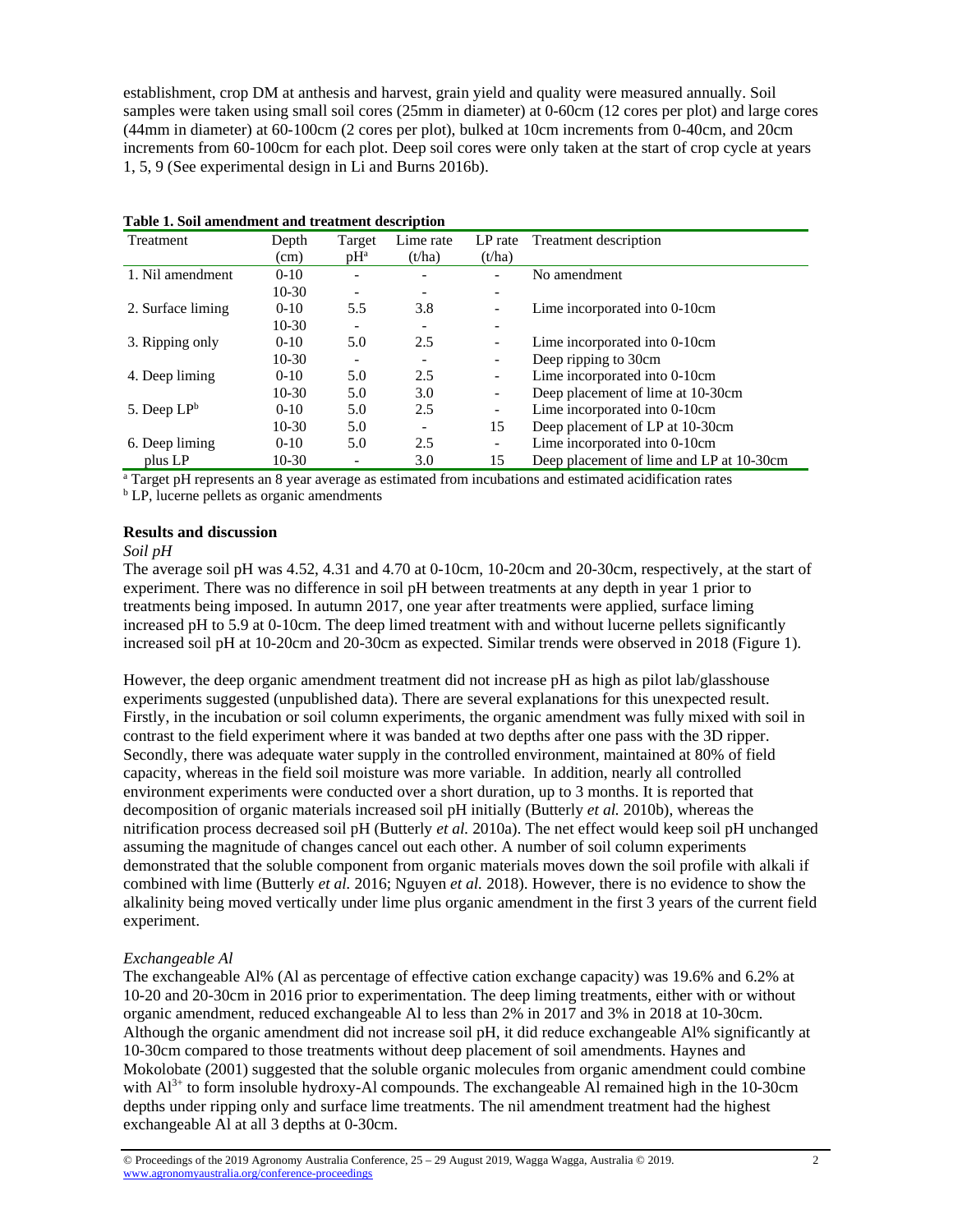

**Figure 1. Soil pH under different soil amendment treatments in autumn in years 1-3** 



**Figure 2. Soil exchangeable Al% under different soil amendment treatments in autumn in years 1-3** 

#### *Anthesis DM*

At anthesis, there were significant differences in DM for all crops in year 1, but no differences were found in years 2 and 3 (Figure 3). There was no soil moisture limitation in year 1 and treatment differences were likely attributed to increased nutrient supply from those treatments with lucerne pellets. In years 2 and 3, the most limiting factor was soil moisture. There was no effect of soil treatment on anthesis DM although there was significantly more soil mineral N at 0-60cm under application of deep lucerne pellets with and without lime at sowing in autumn (data not shown).

#### *Grain yield*

In year 1, the dramatic crop biomass responses observed under treatments with lucerne pellets at anthesis in canola and barley crops did not translate into high grain yield at harvest (Figure 4) due to severe lodging. In 2017 and 2018, there were no significant differences in grain yield in any crops (Figure 4) due to moisture stress. The site only received 269 and 173mm of rainfall during the growing seasons from April to October, respectively, compared to a long-term average growing season rainfall of 332mm. Canola had less than 1 t/ha of grain yield in both years, whereas faba bean had about 1 t/ha grain in year 2 and field pea had less than 0.8 t/ha in year 3. Cereal crops tended to have higher protein under deep lucerne pellet treatments (*P* < 0.05) in both wet and dry years simply due to the extra soil mineral N available to crops (data not shown).



**Figure 3. Crop dry matter at anthesis (t/ha) in response to soil amendments in years 1-3** 



**Figure 4. Grain yield (t/ha) in response to different soil amendments in years 1-3**